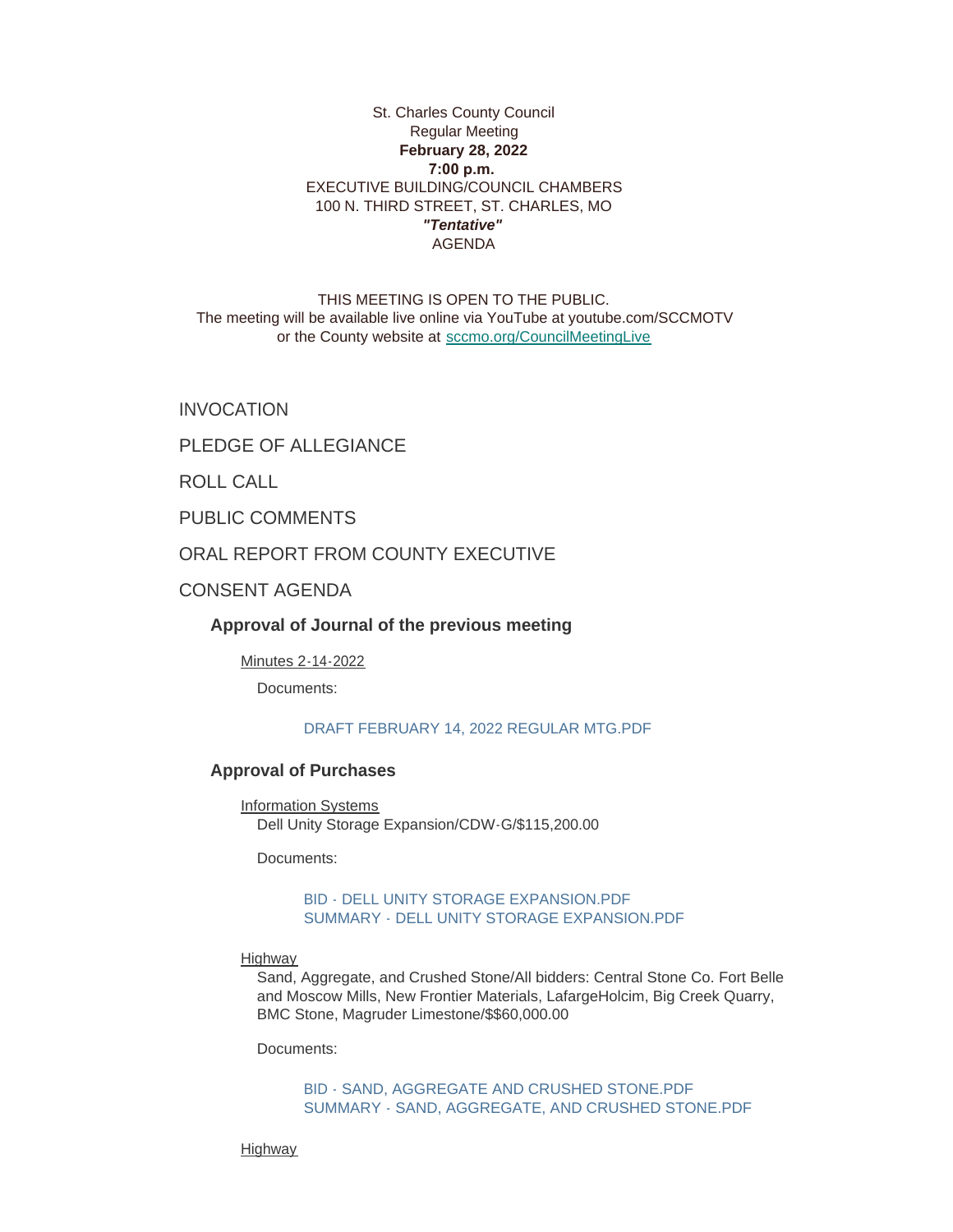Concrete Removal and Replacement C/M & H Concrete Contractors, Inc./ \$1,470,000.00

Documents:

#### [BID - 2022 CONCRETE REMOVAL AND REPLACEMENT C.PDF](https://www.sccmo.org/AgendaCenter/ViewFile/Item/10650?fileID=31719) [SUMMARY - 2022 CONCRETE REMOVAL AND REPLACEMENT](https://www.sccmo.org/AgendaCenter/ViewFile/Item/10650?fileID=31720)  C.PDF

#### Juvenile Justice

Professional Services - Additional Juvenile Counseling Services and Programs/Compass Health, Gateway Human Trafficking, The Boxing Therapy, Thrive, and St. Louis Counseling/\$54,689.12

Documents:

[PROFESSIONAL SERVICES - JUVENILE COUNSELING.PDF](https://www.sccmo.org/AgendaCenter/ViewFile/Item/10655?fileID=31703) [SUMMARY - PROFESSIONAL SERVICES, JUVENILE](https://www.sccmo.org/AgendaCenter/ViewFile/Item/10655?fileID=31704)  COUNSELING.PDF

#### Finance

Vehicle Purchases-multiple departments/Lou Fusz Ford/\$936,830.00

Documents:

[BID - VEHICLE PURCHASES FOR MULTIPLE DEPARTMENTS.PDF](https://www.sccmo.org/AgendaCenter/ViewFile/Item/10658?fileID=31707) [SUMMARY - VEHICLE PURCHASES FOR MULTIPLE](https://www.sccmo.org/AgendaCenter/ViewFile/Item/10658?fileID=31708)  DEPARTMENTS.PDF

### **Approval of Nominations/Appointments**

## **Miscellaneous**

**Registrar** 

Record Destruction Request - Human Resources

#### Documents:

### [MISC. - RECORD DESTRUCTION - HUMAN RESOURCES.PDF](https://www.sccmo.org/AgendaCenter/ViewFile/Item/10637?fileID=31685)

#### **Facilities**

City of Wentzville Lease Agreement/1605 Wentzville Pkwy.

Documents:

[MISC. - CITY OF WENTZVILLE LEASE AGR..PDF](https://www.sccmo.org/AgendaCenter/ViewFile/Item/10654?fileID=31701) [SUMMARY - CITY OF WENTZVILLE LEASE AGR..PDF](https://www.sccmo.org/AgendaCenter/ViewFile/Item/10654?fileID=31702)

#### **Corrections**

Amendment No. 1 Contract Extension/Comfort Consulting, LLC/mental health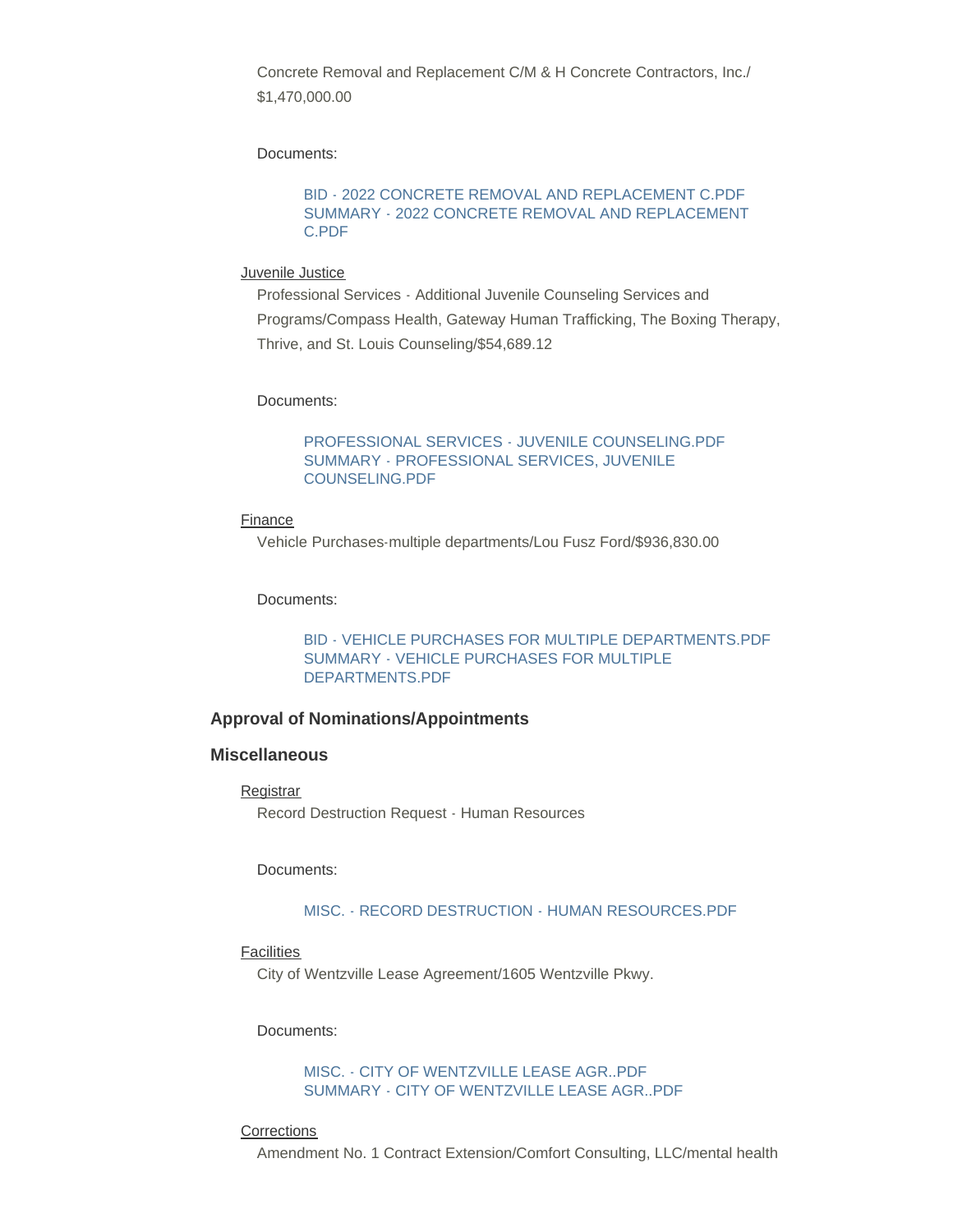Documents:

[MISC. - AMENDMENT NO. 1 - COMFORT CONSULTING FOR ADULT](https://www.sccmo.org/AgendaCenter/ViewFile/Item/10651?fileID=31694)  DETENTION CENTER.PDF [SUMMARY - AMENDMENT NO. 1 - COMFORT CONSULTING FOR](https://www.sccmo.org/AgendaCenter/ViewFile/Item/10651?fileID=31695)  ADULT DETENTION CENTER.PDF

#### **Corrections**

Amendment No. 1 Contract Extension/S. Battula, MD, LLC/mental health services at Adult Detention Center/\$85,700.00

#### Documents:

[MISC. - AMENDMENT NO. 1 - S. BATTULA, MD, LLC AT ADULT](https://www.sccmo.org/AgendaCenter/ViewFile/Item/10652?fileID=31696)  DETENTION CENTER.PDF [SUMMARY - AMENDMENT NO. 1 - S. BATTULA, MD, LLC AT ADULT](https://www.sccmo.org/AgendaCenter/ViewFile/Item/10652?fileID=31697)  DETENTION CENTER.PDF

#### Public Health

Change Order No. 14 - Extension of Contracted Services - TEKSystems Global Services LLC

#### Documents:

[MISC. - CHANGE ORDER NO. 14 - TEKSYSTEMS GLOBAL](https://www.sccmo.org/AgendaCenter/ViewFile/Item/10660?fileID=31729)  SERVICES, LLC.PDF [SUMMARY - CHANGE ORDER NO. 14 - TEKSYSTEMS GLOBAL](https://www.sccmo.org/AgendaCenter/ViewFile/Item/10660?fileID=31730)  SERVICES.PDF

## RESOLUTIONS

## **Resolution No. 22-02**

Recognizing Dustin Whitman

Documents:

#### [RESOLUTION NO. 22-02.PDF](https://www.sccmo.org/AgendaCenter/ViewFile/Item/10659?fileID=31721)

## BILLS FOR FINAL PASSAGE

# **Bill No. 5045**

RZ21-20, Rezone land from A to RF/Robert Pendergrass/north of Hwy B just east of Hwy C

Documents:

[BILL NO. 5045.PDF](https://www.sccmo.org/AgendaCenter/ViewFile/Item/10628?fileID=31672) [SUMMARY - BILL NO. 5045.PDF](https://www.sccmo.org/AgendaCenter/ViewFile/Item/10628?fileID=31673)